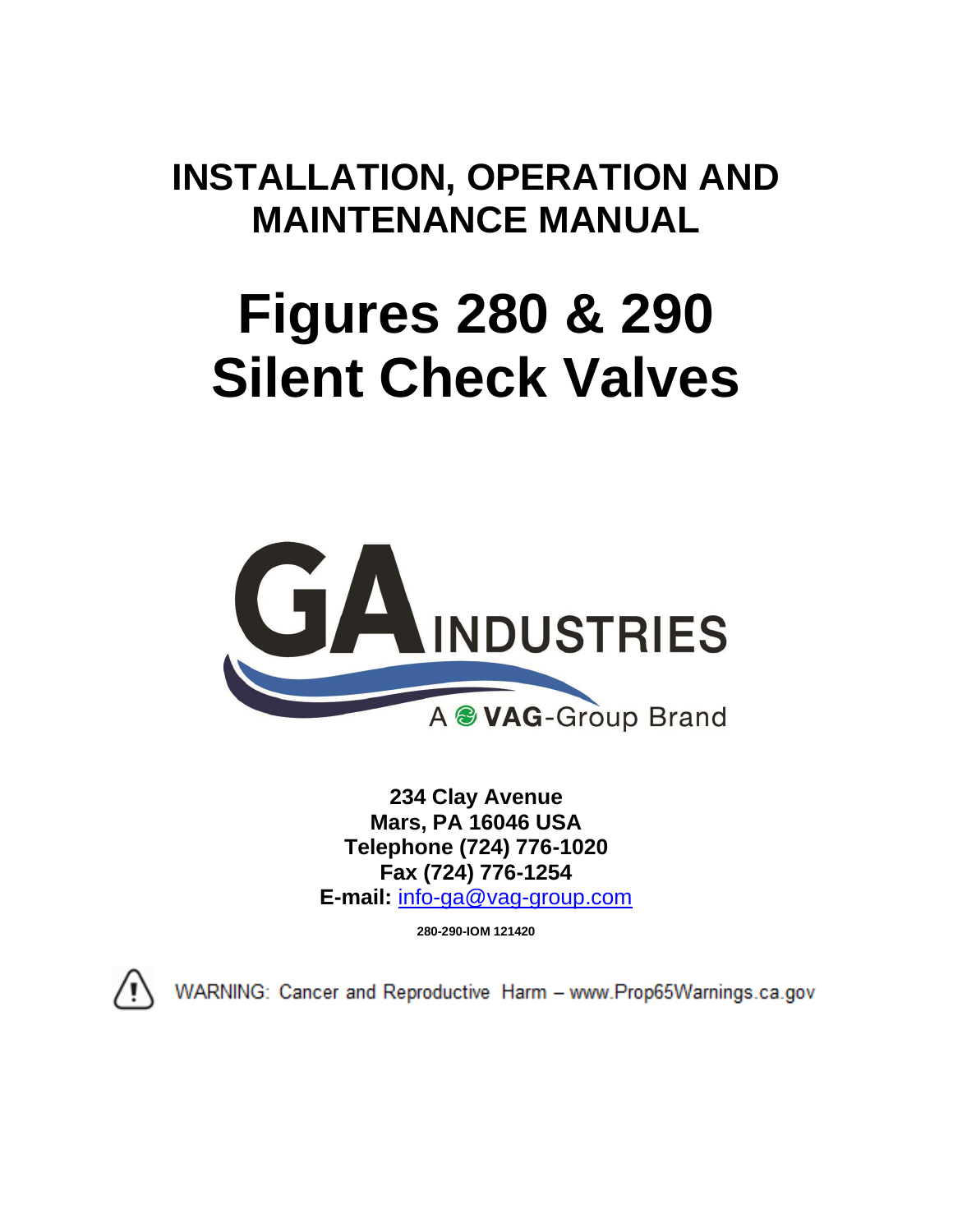# **INSTALLATION, OPERATION and MAINTENANCE Silent Check Valves**

#### **INTRODUCTION**

This manual will provide the information to properly install, operate and maintain the valve to ensure a long service life. GA Industries Silent Check Valves are ruggedly constructed to provide years of trouble-free operation with minimal maintenance.

These Silent Check Valves are not intended for use with fluids containing suspended solids such as wastewater and sewage. There are other types of GA Industries check valves that are suitable for such applications.

#### **CAUTION**

The valve is NOT recommended for use with compressed air or other gases.

# **CAUTION**

Silent Check Valves are not intended for used with hazardous, flammable or toxic fluids.

The Shop Order (SO) Number, Figure Number, size and pressure rating are stamped on a nameplate attached to the valve. Please refer to the SO number when ordering parts.

## **DESCRIPTION OF OPERATION**

GA Industries Silent Check Valves are designed to open fully to allow forward flow and close quickly to prevent reverse flow. While typically installed on the discharge of water pumps, they can be used elsewhere in piping systems to prevent reverse flow.

On pump startup, water enters the valve from, the seat end and pushes the disc away from the seat and compresses the spring.

Upon pump shutdown, the spring rapidly decompresses and quickly pushes the disc back to the seat to close the valve. This rapid closure occurs before the reversing flow can slam the valve shut, thereby preventing water hammer.

The valve disc and the compression spring behind it are the only moving parts.

#### **RECEIVING AND STORAGE**

Inspect the valve upon receipt for damage during shipment. Carefully unload all valves to the ground without dropping.

The valves should remain in a clean, dry and weather protected area until installed. For long term storage (greater than 6 months) the rubber surfaces of the seat should be coated with a non-toxic lubricant such as "SuperLube" made by Synco Chemical. Do not expose the rubber parts to sunlight or ozone.

#### **VALVE CONSTRUCTION**

GA Industries silent check valves are available in two styles.

Globe Style: The globe style valve body has integral flanges. Figure 280-D is supplied with flanges that are faced and drilled per ANSI B16.1 Class 125 while Figure 280-U has flanges per ANSI B16.1 Class 250.

Wafer Style: The wafer style valve has a compact body designed to be clamped between two flanges. Figure 290-U can be installed between ANSI Class 125 or Class 250 flanges while the Figure 290-D can only be installed between ANSI Class 125 flanges.

Both styles have an iron body and either bronze or stainless-steel internal metal components. The valve seals drop tight when the plug mates with a replaceable rubber O-ring retained in a dove-tail groove in the seat. The seat in Figure 280 globe style valves is retained in the body by screws for transportation and installation in the pipeline. However, once installed, the seat is retained by the mating flange. Do not remove the upstream piping/flange while the downstream system is pressurized, or the seat may be dislodged from the body. The seat in wafer style Figure 290 valves is threaded into the body so no screws are used. Refer to Page 4 for details of construction and parts location.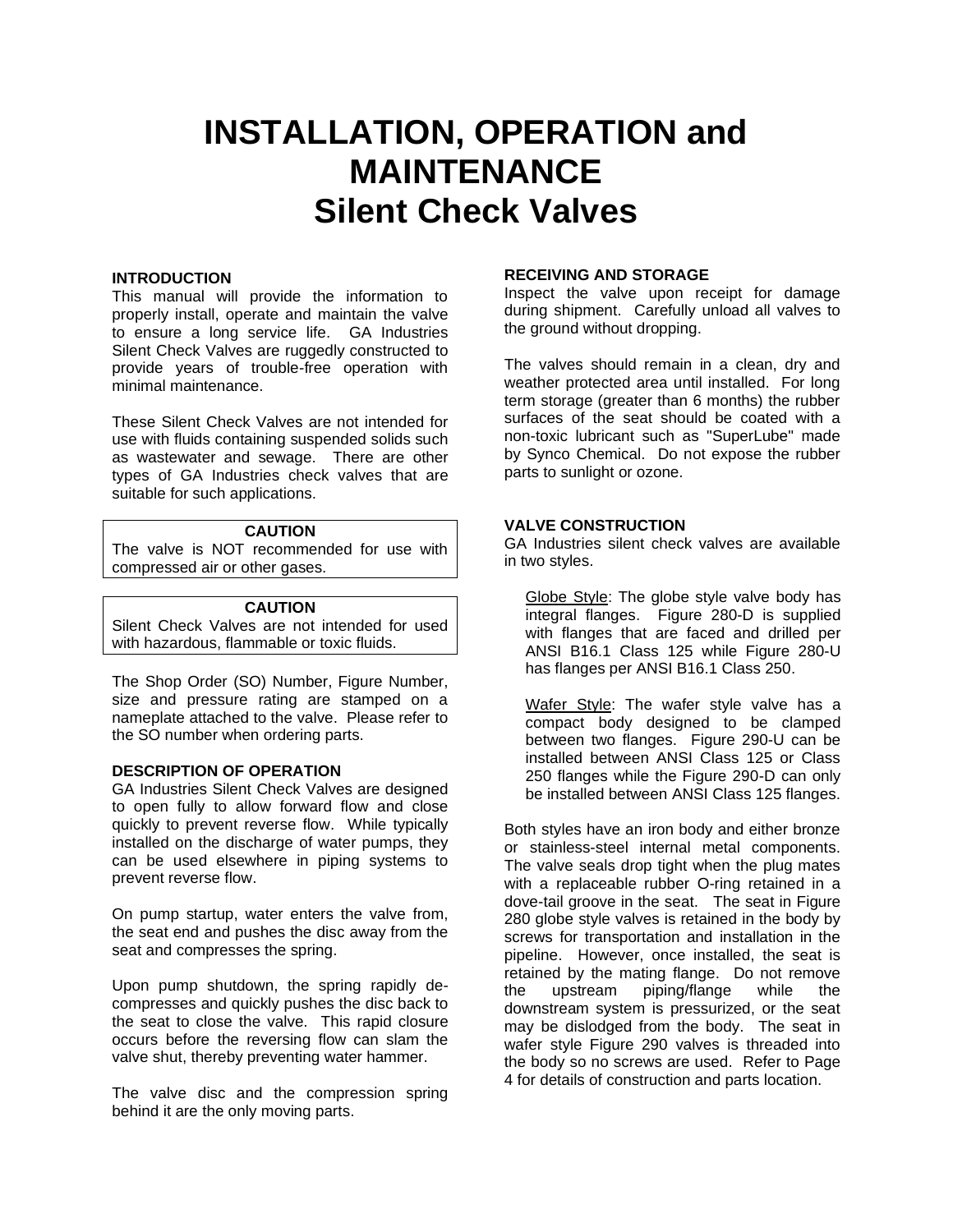#### **INSTALLATION**

GA Industries silent check valves must be correctly installed for proper operation. The flow arrow or nameplate on the valve body must point to the direction of forward flow. The valve can be installed in a horizontal pipe or in a flow up vertical pipe. The valve should be installed with at least 3 diameters of upstream straight pipe to minimize turbulent flow through the valve which can contribute to vibration and premature wear.

The valve should be installed between standard ANSI B16.1 flat faced flanges. The inside diameter of the inlet side mating flange must be larger than the valve seat for proper seat retention.

In some size GA Industries silent check valves, there are two screws retaining the seat, but this is only for transportation. When installed, the seat must be retained by the inlet side mating flange.

If the mating inlet flange has an expanded inside diameter (such as cement lined pipe or slip-on pipe flange) a support ring must be installed between the pipe flange and the valve.

#### **CAUTION**

Valve and system damage may occur if mating inlet flange does not overlap valve seat.

Full face flange gaskets are recommended, and the inlet side gasket's inside diameter must overlap the bronze or stainless-steel body seat to provide a seal between the body and seat.

When wafer style valves are installed between Class 125, the flange bolts/studs are in the grooves on the outside of the body. When sizes 2-inch to 6-inch are installed between Class 250 flanges, the flange bolts/studs are outside the grooves.

If ring gaskets are used the bolt material shall be ASTM A307 Grade B (or equivalent). Higher strength bolting should only be used with fullface gaskets.

Lower heavy valves using slings or chains around the valve body and/or the lifting eye. Lubricate the bolts or studs and insert around flange. Lightly tighten bolts until gaps are eliminated. Torque bolts in an alternating

pattern in graduated steps. If leakage occurs wait 24 hours and re-torque the bolts but do not compress the gasket more than 50% or exceed bolt maximum torque rating.

If installed outdoors, below ground in a vault or in an unheated area, adequate freeze protection must be provided.

An isolating valve should be installed between the valve and the pipeline or system to facilitate maintenance. 10-inch and smaller Figure 280- D or 280-U globe style silent check valves have enough clearance to allow most butterfly valves to be directly bolted to its outlet. Refer to Table 1 for clearance dimensions. However, the plug shaft in 12-inch size valves extends past the outlet flange and may interfere with an adjacent valve's operation.

# **PREVENTIVE MAINTENANCE**

GA Industries silent check valves require no scheduled lubrication, adjustment or preventive maintenance.

A periodic inspection should be performed to listen for leakage when the pump is shut down and the valve is closed. If leakage is evident, isolate the valve, remove it from the pipeline and inspect seating surfaces for wear or damage.

## **TROUBLESHOOTING**

• Valve Chatters or Vibrates Verify the flow velocity through the valve is at least the 4 ft/sec necessary to compress and stabilize the spring.

Turbulent flow through the valve can cause instability, verify at least 3 diameters of straight pipe upstream of the valve.

Cavitation sounds like rocks are passing through the valve and results from extremely high flowing velocity

• Valve Leakage

Verify the inside diameter of the inlet flange gasket overlaps the seat and body

Verify the seat is flush with the flange face. If the seat has lifted above the flange face mating flange and gasket are not properly retaining the seat.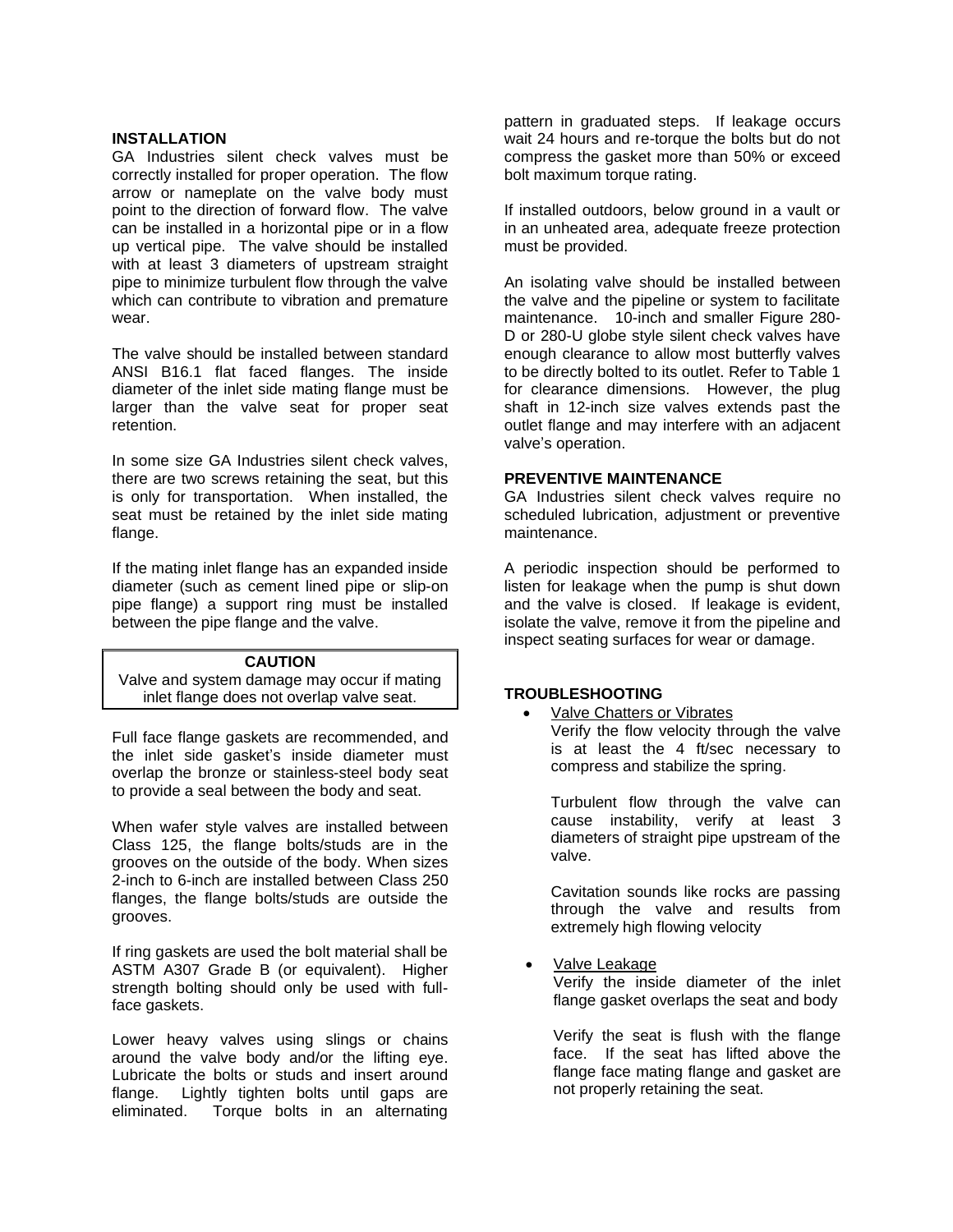Inspect seating surface and rubber O-ring for wear and/or damage. Replace as needed.

**Valve Does Not Pass Flow** Verify valve is installed with the flow arrow in the correct direction

Verify there's no debris in the valve preventing it from opening.

• Valve Slams Inspect spring for damage, replace if needed

#### **WARNING**

Removing the valve from the line or disassembling the valve while there is pressure in the valve body may result in injury or damage to the valve

# **DISASSEMBLY**

The valve should be removed from the line before disassembly. A skilled technician with proper tools should perform all work. No special tools are required.

Set the valve on a flat, stable surface with the flow arrow pointing down. For Figure 280 globe style valves, remove the screws (7) and lift out the seat  $(5)$ , plug  $(4)$ , spring  $(3)$  and bushing  $(2)$ . Note that because of the construction of 12" Figure 280 globe valves, the seat will need to be retained before disassembly. Place a metal bar or piece of wood across the seat in between the retaining screws and secure to the valve flange with C-clamps. Remove the retaining screws and slowly open the C-clamps and remove. For Figure 290 wafer style valves, unscrew the seat from the body then lift out the plug, spring and bushing.

Inspect the seat surface. Superficial marks and discoloration are normal but replace the seat if it is gouged or has grooves indicating the valve had been leaking.

Inspect the plug for damage, especially the upper and lower stem to ensure they have not worn unevenly. If they are not round, it can lead to misalignment and leakage so the plug should be replaced. The rubber seat (6) is retained in a "dove-tail" groove in the seat (4) and can be pulled out if damaged.

Inspect all parts for wear and damage. Replace damaged parts.

#### **REASSEMBLY**

Reassembly is performed in reverse order from disassembly. Clean all parts especially the threaded, seating and sealing surfaces before reassembling valve. Worn parts should be replaced.

Install bushing (2) into body (1). Set spring (3) over bushing (2). Install new seat O-Ring (6) into dovetail groove in seat (4). Carefully install plug (4) so that downstream stem enters spring and bushing. Install seat (4) over upstream plug stem.

If globe style Figure 280 install seat retaining screws (7). Note that for 12-inch valves, the bar and C-clamps must be used to compress the spring so that the seat is flush with the flange face before installing the retaining screws. If wafer style Figure 290, thread seat (4) into body

Install valve in line with new gaskets, tighten flange bolts, carefully introduce pressure and check for leaks

#### **REPLACEMENT PARTS**

Genuine replacement parts are available from your local VAG/GA Industries representative or from the factory:

VAG USA, LLC 234 Clay Avenue Mars, PA 16046 USA Telephone: 724-776-1020 Fax: 724-776-1254 E-mail: [quotes-ga@vag-group.com](mailto:quotes-ga@vag-group.com)

Please have the nameplate data available when ordering parts.

#### **WARRANTY**

The Warranty for GA Industries valves is included in our Terms and Conditions which can be found here: <https://gaindustries.com/terms>